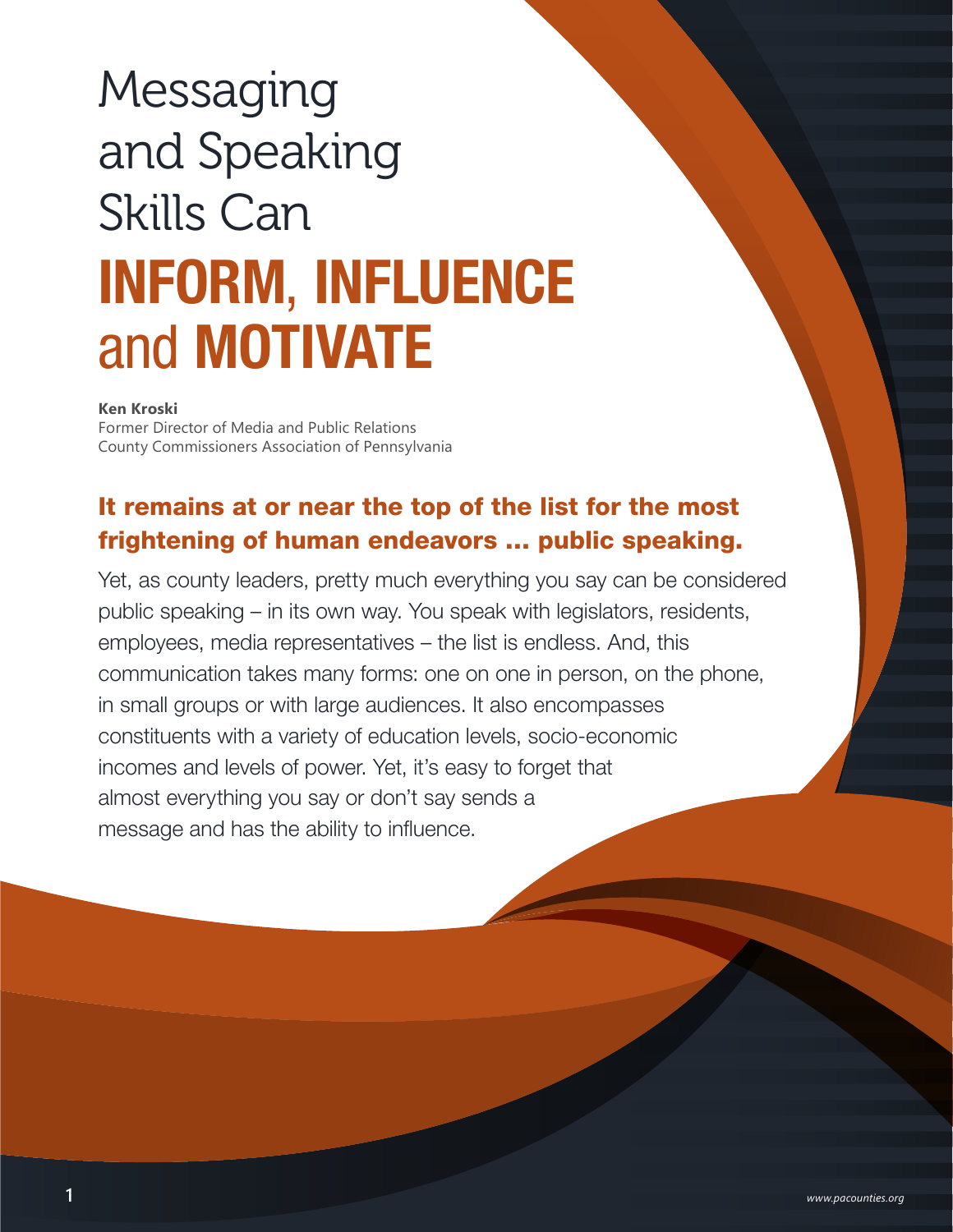"It usually takes me more than three weeks to prepare a good impromptu speech."

MARK TWAIN

## WHAT YOU SAY. HOW YOU SAY IT. TO WHOM YOU SAY IT.

Issues are complicated. Context and reason are suspect. And to make things more difficult, perceptions about county services and your credibility are varied. You can be judged instantaneously based upon one word, a pre-conceived notion, the look on your face, one event, or even the dreaded misrepresentation. And, managing others' anger and apathy require skill and fortitude.

All the more reason to know your subject matter – the details and the big picture. All the more reason to know your audience, how they perceive things, what emotional triggers they may have and, particularly, how the issue affects their lives. Understanding through the other person's eyes, through their context, is critical to using the correct methods of communication and messaging to break through barriers, solve problems and provide the best service possible. Choose your words carefully and tailor the message to your audience. It's not about you. It's about them.

"A genuine leader is not a seracher of consensus, but a molder of consensus."

MARTIN LUTHER KING, JR.

### A MEANINGFUL MESSAGE

Influential speaking must take into account many variables, but beyond learning the intricacies of the subject matter and your audience, no easy tasks, there are things you can do to deliver an influential message – a message that motivates – a message that resonates and is remembered.

First and foremost, remembering that you are a leader should form your thought processes, preparation, delivery and response. You are the one sought by many to be the voice of information, reason and rationality, the one who molds consensus. You are the helping hand. This means that preparation, including knowing the red flags and anticipating specific questions, is important to the eventual outcomes.

And, delivering a meaningful message relies on many factors. Your appearance, controlling nervous energy, gestures, facial expressions, sounding professionally passionate, eye contact, intonating and pausing to allow your audience to process your message – all of these factors play a role in getting your message understood.

Understand the difference between what you want to say vs. what the audience wants to hear vs. what the audience needs to hear. What are you going to say to a legislator and how does it differ from informing and engaging a community leader or fellow county employee?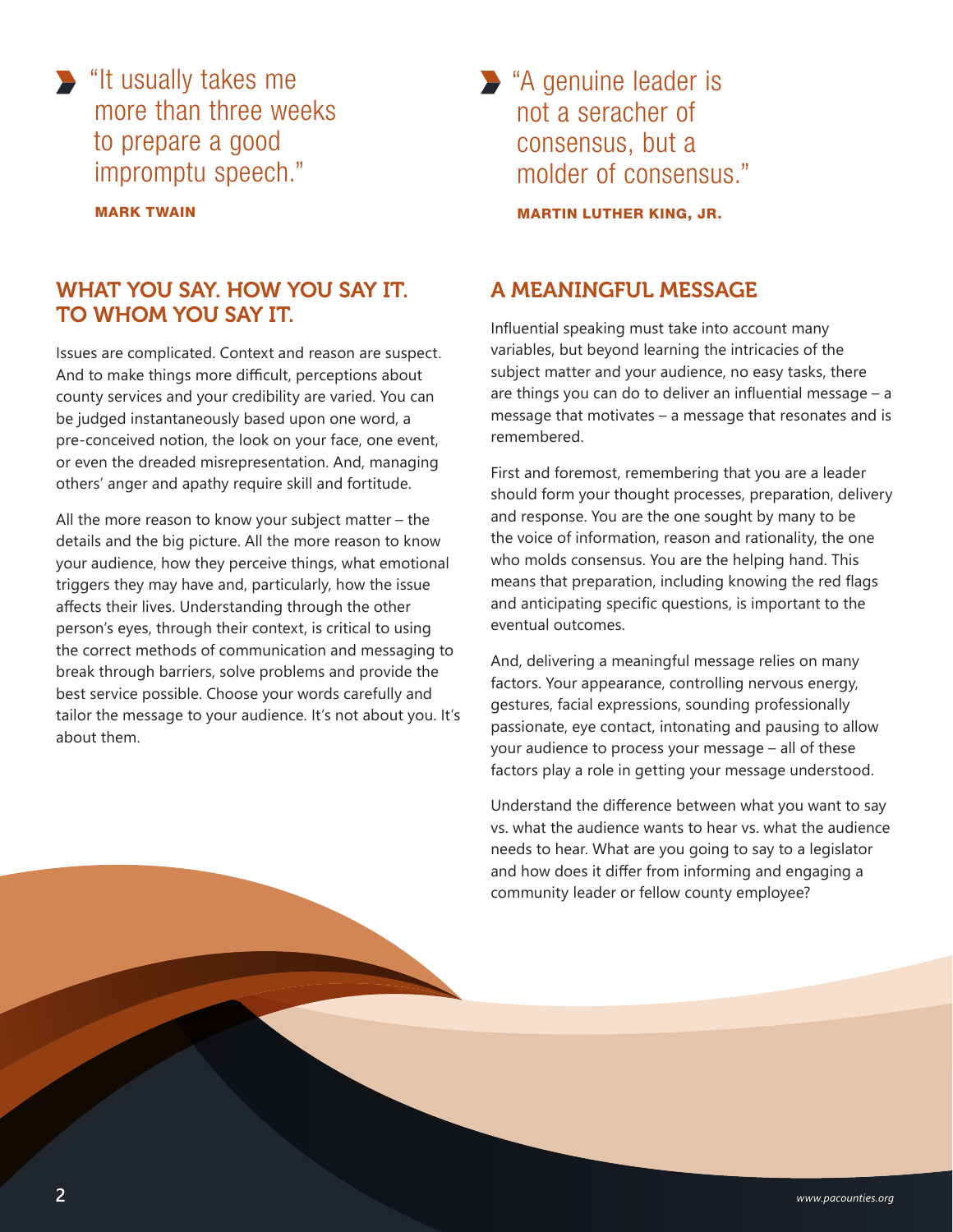"A wise man speaks because he has something to say, a fool speaks because he has to say something."

PLATO

#### WHITE NOISE

At times, listening seems to be a lost art, so the old adage – tell them what you're going to tell them – tell them – then tell them what you told them – stands the test of time. Many people will remember only up to three things from any conversation or speech. So think in threes, use short sentences with active words, and your chance to be impactful will be increased. Above all, say only what you want to be heard. You also need to listen and process messages. Resist the temptation to make immediate responses without first taking a breath, then delivering a thoughtful, constructive message. And, know when to stop talking or you'll just become white noise.

Under any circumstances, one on one or in a large group, read your message as little as possible. Reading diminishes the effectiveness of your words and provides an unwanted opportunity for the audience to disconnect. If visuals are used, make them supplemental. And, be concise but say what needs to be said. You always can add information via an email, a newsletter article, editorial, website, social media link or other communications vehicles. And while we're there, think about how what you write and how you write it portray the same message, care and professionalism. Tone takes on a whole new meaning in writing, so make sure that your written words build trust and a collaborative spirit.

"I've learned that people will forget what you said, people will forget what you did, but people will never forget how you made them feel."

#### MAYA ANGELOU

#### ENGAGEMENT AND BALANCE

What are you going to do locally and at the state level to make a difference? Engaging your audience, whether it's one person or one hundred people, means telling a story that they can appreciate, stating the effects, producing statistics and making the messaging relevant to their concerns or lives. Get them to think about what they are not thinking about. Teach them what they don't know. Understand beforehand what you want them to feel after they've heard your story. As the old saying goes, people don't care what you know until they know that you care.

Know the goal. What are the bottom-line reasons for your message? If an ask is involved, tell the story then consider starting sentences with, "Let's help people who have this problem, by …," "You and I can use funding more wisely by …," "The other options we can explore to help with this issue include …," or "We need your help to make this service … ."

Engagement also means balancing pleasantries with the seriousness of the message, as well as soliciting feedback and acting on it. Prepare messaging and your demeanor to meet a specific setting and the specific relationships with participants. Is it a casual or formal relationship or event? Do you know the audience or is this their first impression of you? Of course, a good handshake, eye contact and a smile always speak volumes.

Think about who can help you to break through the cacophony of information we each encounter – who can help you really connect with your audience. Perhaps other leaders or experts can collaborate? Perhaps county employees? Perhaps civic leaders? Nothing builds relationships like a common goal.